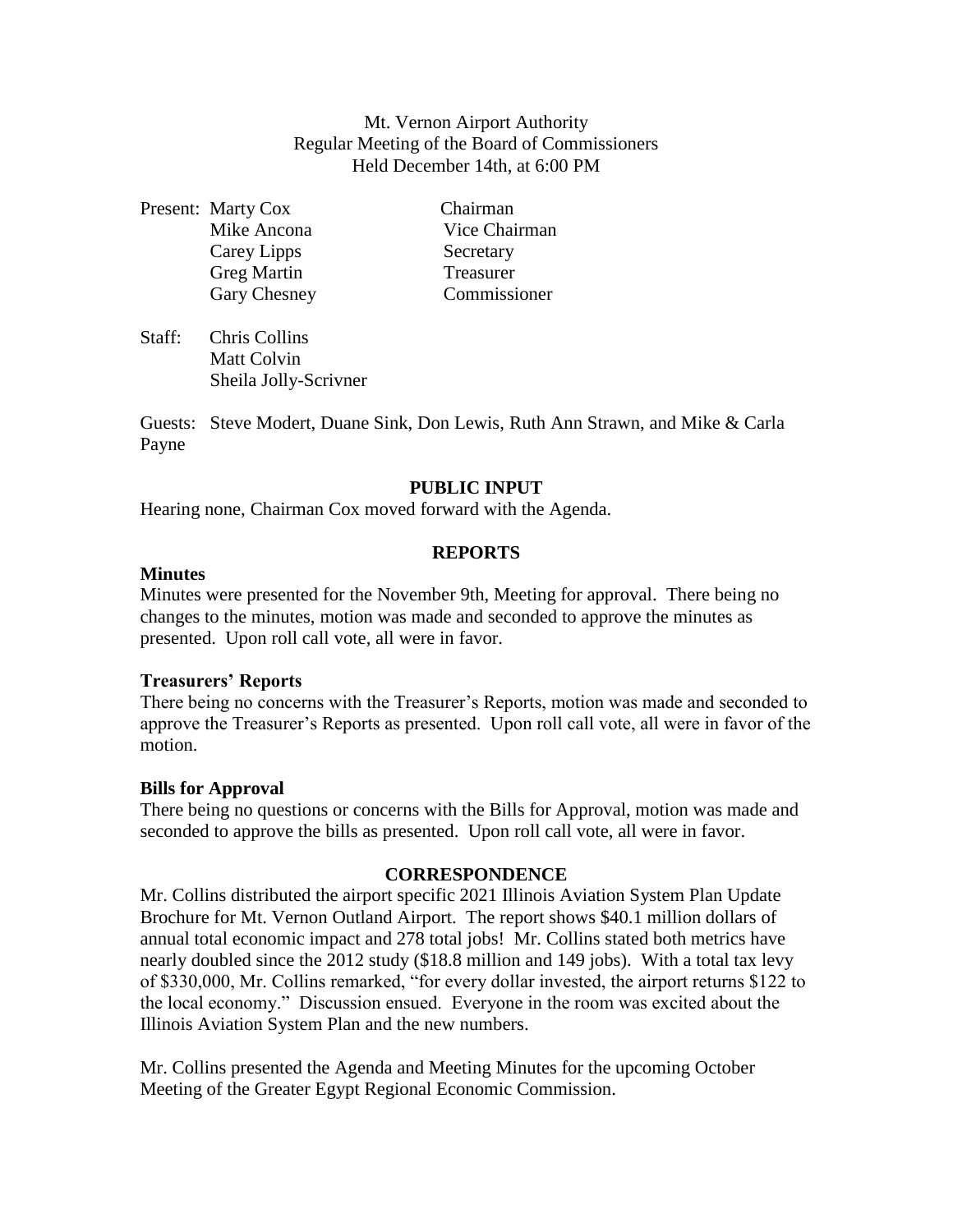### **OLD BUSINESS**

### **Project/Grant Updates**

Mr. Collins provided an update on current project/grant status: *Rehabilitate Interior Perimeter Service Road Project* – 100% plans have been submitted to IDOT – well within time to be included on IDOT's January Letting.

*Innovation Park Utility Upgrade Project (Sewer Portion) –* I have not spoken to Chairman Lindemann about the project since before our last meeting. In New Business, I will have an Engineering Agreement from Hanson to approve. This Agreement will allow Hanson to initiate the design plans so that bidding documents can be prepared. My goal is to fast track things as much as possible so that our project is funded while the County still has a majority of the ARPA funds on account. I would like to take the low bid to the County ARPA Committee in late spring.

*Innovation Park Utility Upgrade Project (Electrical Portion) –* KT Electric is still awaiting the components needed to begin the project. Hopefully, the project will start in January.

*KT Parking Lot Rehabilitation Project* – Wednesday, December 1<sup>st</sup> was the big day! Enclosed is the Press Release for Rebuild Illinois as well as some local news articles covering the projects. As soon as a Program Letter is received, I will instruct Hanson to get started.

*Innovation Park Turbine Center (IP Hangar #2)* – Mike from Solera Aviation and I talked on Thursday last week. Nothing has changed with the plans for the hangar. Since the EDA application process requires a Preliminary Engineering Report, we must turn Hanson and Brian Edmison loose on gathering the essential data to construct this report as soon as possible. The second Engineering Agreement I will present in New Business will cover the Innovation Park Turbine Center. This one will be a little more involved as it will cover both Hanson and Brian Edmison (sub-contractor), address the hangar structure, and include design of the aircraft ramp. The ramp will be completed locally per IDOT/FAA Specifications with all costs (minus the local share) re-imburseable at a later date as per the TIP Sheet. If we are successful in obtaining the EDA Grant, we will be responsible for a local share (probably 20%) on the hangar. Unless Mike covers this cost, we will have to borrow funds to cover the local share. Hopefully, this could be offset in rents. Since the ramp is on the TIP Sheet, its local share will be 5%. One school of thought is to include the ramp on the EDA Application. But, the local cost would be 20% instead of our normal 5%. I am in favor of borrowing funds to construct the ramp and waiting on the TIP process to play out. Paying 5%, with a little interest, is better than 20%. A quick calculation shows about \$32,000 in interest paid out while waiting to be re-imbursed. If the EDA Grant does not materialize, this project will not move forward as we can't afford a \$1,000,000 hangar at this time.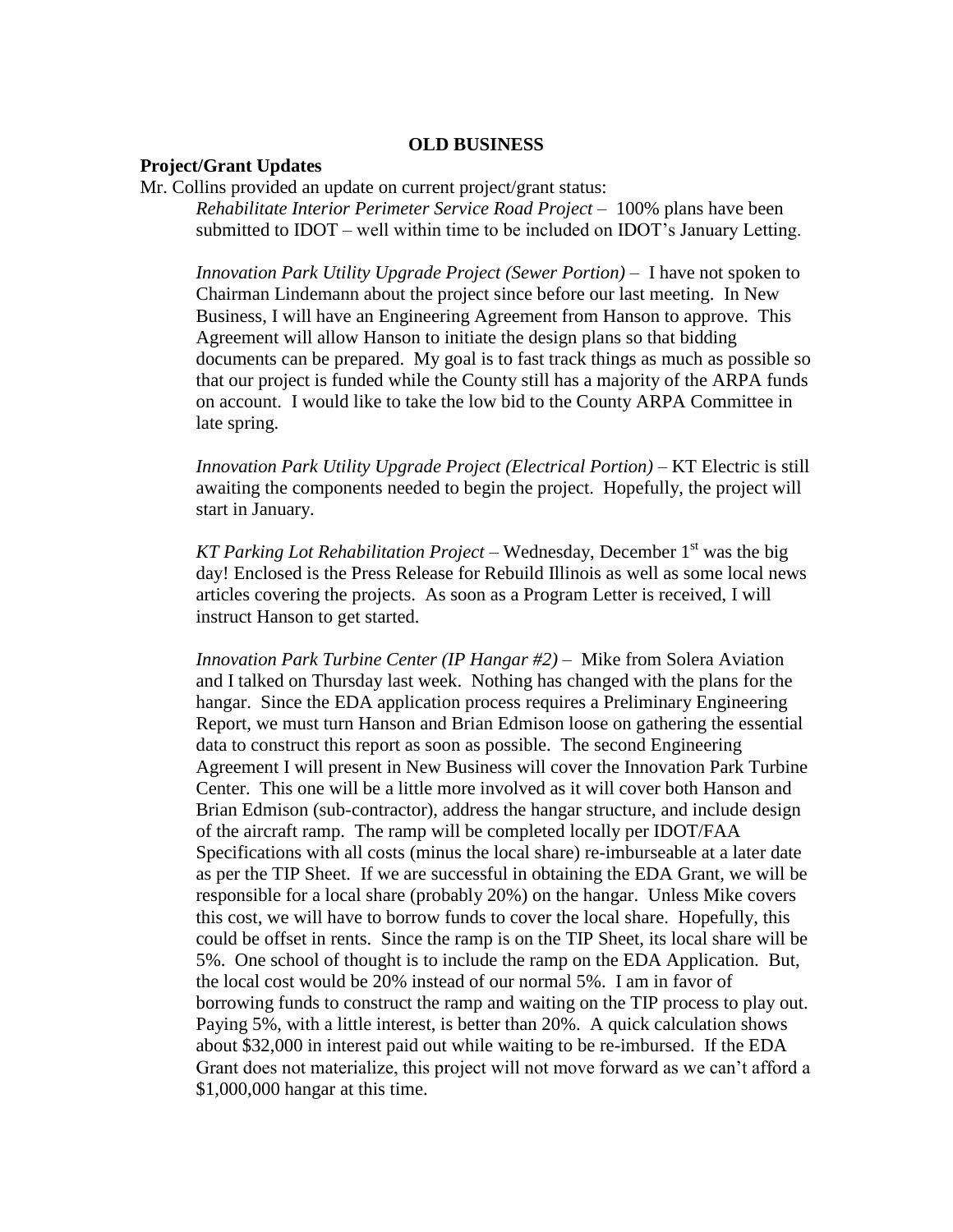*GMR IFR Base (Temporary)* – Everything is in place and ready. Air Evac #172 is waiting for the aircraft to arrive. I look for the base to go live in early January as there is still maintenance and training to do on the helicopter once it arrives.

*GMR IFR Base (Permanent) –* Since the airport is constructing the new base and leasing it to Air Evac, we need to select an architect and prepare a design. Included in your booklet are proposals from Air Evac's Architect Torgerson Design and the airport's Architect Brian Edmison. Keep in mind, an architect or engineer cannot be selected on price. That being said, I recommend selecting Brian Edmison for the following reasons: previous experience with similar projects at the airport (Community and Innovation Park Hangars), assistance/advice with Leases/Agreements/legal documents, previous and future work with Hanson, and close proximity to the airport. Remember, we are paying the bill so we are free to choose the architect of our choice. Once the selection is made, the architect can be instructed to design the base. Hanson has already started on a preliminary site plan and the third Engineering Agreement I will present in New Business will address this site plan. As for the base, I would like to see it include, at a minimum, a 70' x 70' hangar so that a fixed wing twin turboprop or jet could be placed inside – either for Air Evac or some other future airport need.

*Replace High Intensity Runway Lights on Primary Runway, Replace Medium Intensity Runway Lights on Crosswind Runway, and Replace Medium Intensity Taxiway Lights on all Taxiways*. - No news on this project. Preliminary design plans are still underway at Hanson.

*Scrub Land to Farm Land* (Tract #33) – Matt rented a dozer for a week and finished reshaping the eastern portion of the field. The tract is now available for farming!

#### **NEW BUSINESS**

*Engineering Agreements:* Mr. Collins presented several Engineering Agreements for consideration. Below is a description of the work scope and action on each Agreement:

Innovation Park Utility Upgrade Project (Sewer): As mentioned in Old Business, Mr. Collins presented an Engineering Agreement between Hanson Professional Services and the Mt. Vernon Airport Authority. The Agreement covers design and construction phase services for the Relocate Sanitary Force Main Project at KMVN Innovation Park. The proposed total fee is \$41,500. Mr. Collins noted this fee is included in the \$220,000 total project cost presented to the County. Since the project has been approved for inclusion in the County's ARPA Program, Mr. Collins recommended approval of the Agreement. Motion was made by Commissioner Chesney and seconded by Commissioner Ancona to approve the Agreement as presented. Upon roll call vote, all were in favor.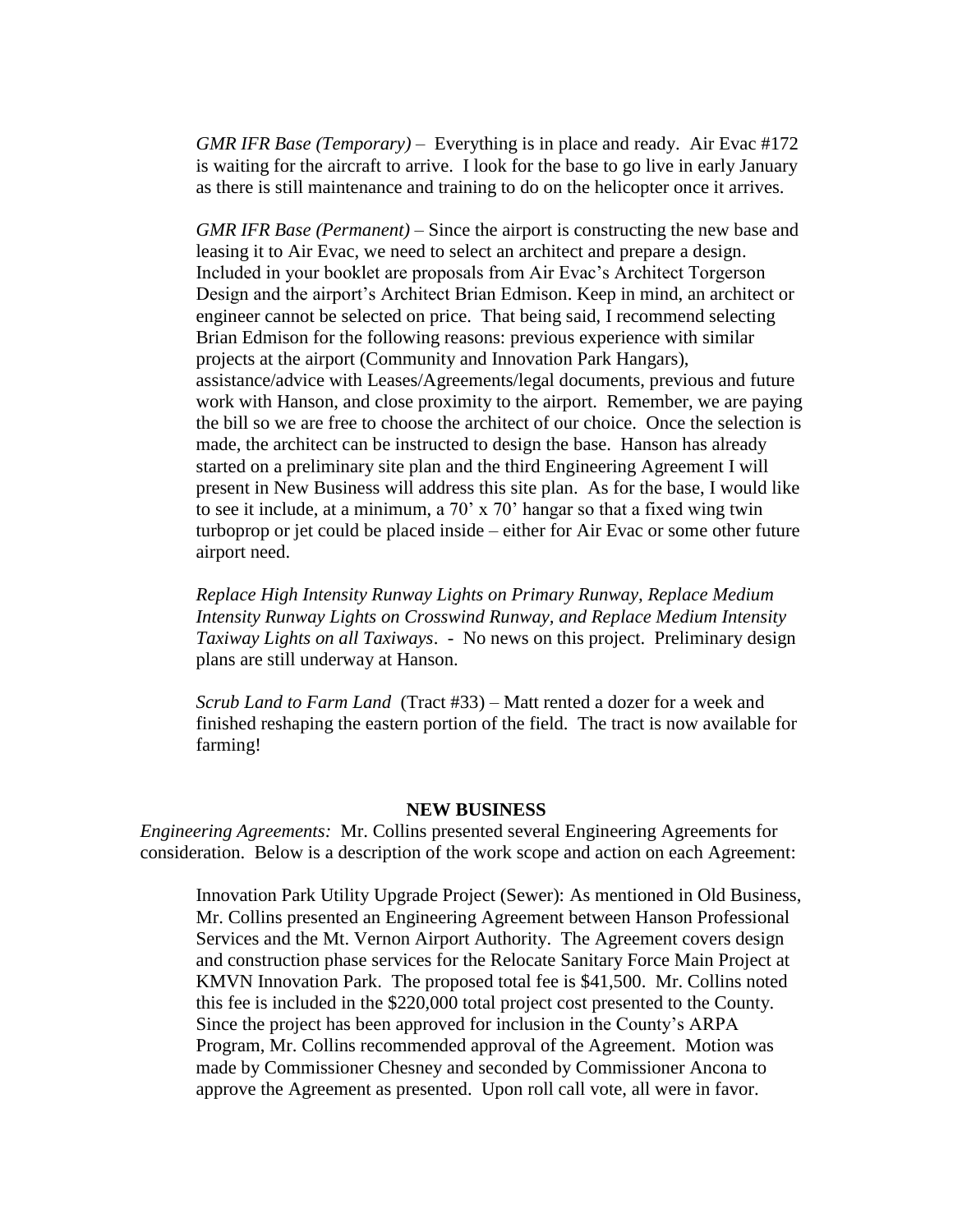Air Evac #172 (Innovation Park Hangar #5) Engineering: As mentioned in Old Business, Mr. Collins presented an Engineering Agreement between Hanson Professional Services and the Mt. Vernon Airport Authority. The Agreement covers civil design/bidding services for Air Evac #172 (IP Hangar #5) at KMVN Innovation Park. The proposed total fee is \$35,000. Mr. Collins recommended approval of the Agreement. Motion was made by Commissioner Ancona and seconded by Commissioner Martin to approve the Agreement as presented. Upon roll call vote, all were in favor.

Air Evac #172 (Innovation Park Hangar #5) Architecture: Mr. Collins presented Architecture Proposals from Brian Edmison and Associates and Torgerson Design Partners. As mentioned in Old Business, Mr. Collins recommended the selection of Brian Edmison of Brian Edmison and Associates. The proposal submitted by Brian Edmison and Associates states a Not to Exceed cost of \$35,000. Motion was made by Commissioner Martin and seconded by Commissioner Chesney to approve the Agreement as presented. Upon roll call vote, all were in favor.

Innovation Park Turbine Center (Hangar #2): As mentioned in Old Business, Mr. Collins presented a two part Engineering Agreement between Hanson Professional Services and the Mt. Vernon Airport Authority. The 1<sup>st</sup> part of the Agreement covers design and bidding phase services for the Hangar #2 Ramp at KMVN's Innovation Park. The proposed total fee is Not to Exceed \$34,660. The 2<sup>nd</sup> part of the Agreement covers site design and Architecture of the hangar. Brian Edmison will design the hangar as a sub-contractor to Hanson Professional Services. As mentioned in Old Business, Mr. Collins redirected everyone back to the Preliminary Engineering Report required by the EDA Grant Application. Without the EDA Grant, the project will not be completed. Since the two part Hanson Agreement corresponds to an actual funded project, Mr. Collins noted he did not feel comfortable recommending the approval of the Agreement. Rather, he favored a possible Agreement that addresses only the Preliminary Engineering Report. Mr. Collins stated he would like to contact Hanson Professional Services to obtain another Agreement specifically tailored to the Preliminary Engineering Report. Discussion ensued. The Commissioners agreed and directed Mr. Collins to contact Hanson.

#### **OTHER BUSINESS**

Mr. Collins mentioned that since delivery times are in excess 12 weeks, the process to a acquire a new Maintenance Superintendent Truck has been initiated. Mr. Colvin and Ms. Jolly-Scrivner have been in discussions with the vendor on the State Contract Program. Mr. Collins noted a new F150 will cost approximately \$38,000. As was done with the Airport Director's Truck, the airport will talk to Ford Square about buying local. If Ford Square can get close to the State price (not to exceed \$1000 over) Mr. Collins will recommend purchasing at Ford Square. Another decision that will be required is what fund to utilize. Mr. Collins originally planned to include the truck in the Momentum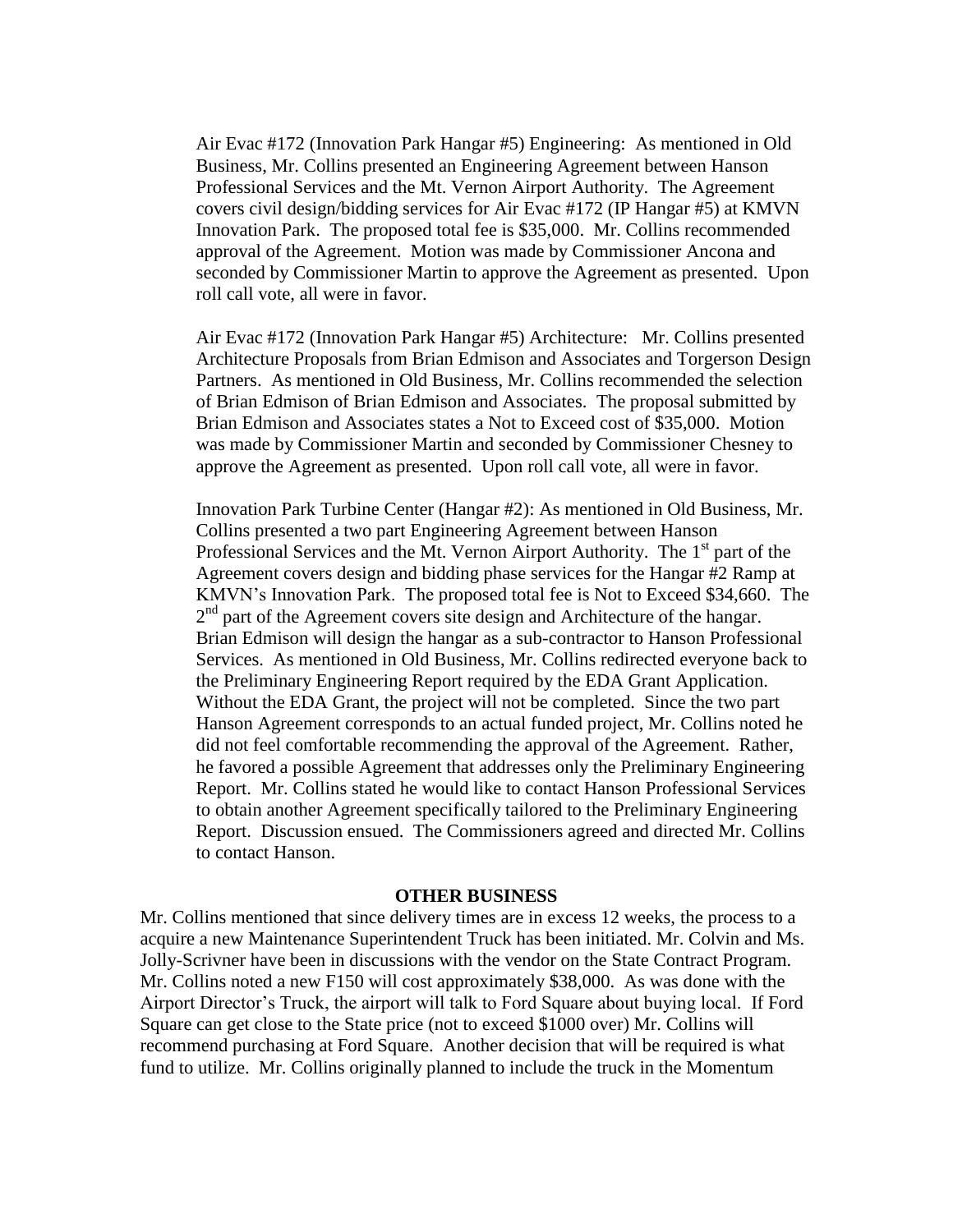2026 Capital Development Plan. With the new PPRT revenues, Mr. Collins noted some of the airport's new found cash reserves from General Operating could be used.

Ms. Jolly-Scrivner disturbed an updated Personal Property Replacement (PPRT) Tax Report. The total PPRT for calendar year 2021 was \$285,452.54. Mr. Collins mentioned 2021's total is almost \$100,000 better than the best year on record (2009/\$185,617.80)!

Ms. Scrivner presented a summary of the Flight Instruction Program. Aviation Programs Director Jay Grafton billed 45 hours in October, 38 hours in November, and 11 hours so far in December. New students continue to enter the program each month.

As discussed in Executive Session, Motion was made by Commissioner Chesney and seconded by Commissioner Ancona to award a Christmas Bonus to all employees. Chris Collins, Sheila Jolly-Scrivner, Matt Colvin, and Jay Grafton will receive \$1000. Nekoda Colvin will receive \$250. Upon roll call vote, all were in favor.

There being no additional Executive Session items, no additional Other Business items, and no further items for discussion on the Agenda, motion was made and seconded to adjourn the meeting. Upon roll call vote, all were in favor and the meeting was adjourned.